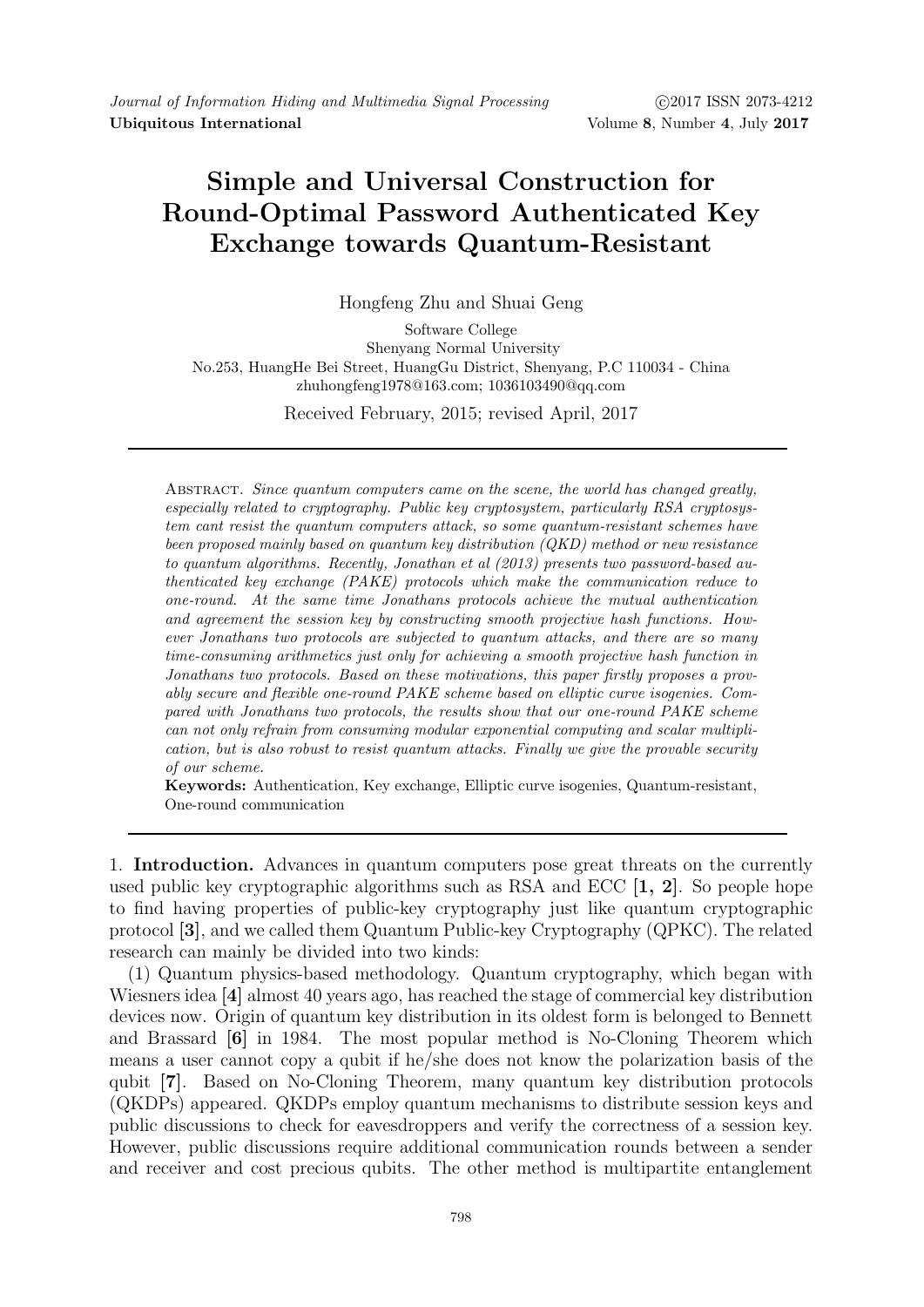which can design kinds of secure protocols, such as [10]. The security of this kind method can be guaranteed by principle of quantum physics which can achieve perfect secrecy if not considering social engineering attacks and some flaws about designing protocol, but its hard to control the quantum key, lack of flexibility, narrow application recently and so on.

(2) Computational complexity-based methodology. This kind method aims to find hard problems under the quantum computation and according to these hard problems to structure the Public-key Cryptography and security protocol. These schemes are very flexible which can be imagined a bridge between electronic computer and quantum computer. There are two kinds of popular methods, called Multivariate Quadratic Polynomials (MQ problem) and lattice-based schemes. The former is a promising problem in cryptography. The associated decision problem is known to be NP-complete [11], and a random instance of the MQ problem is widely believed to be intractable. In contrast to factorization or a discrete logarithm problem, there is no known polynomialtime quantum algorithm to solve the MQ problem. The latter is based on an average-case problem which is as hard as worst-case problems, and some of them [12] are secure under active attack even if repeated in parallel.

Authenticated key exchange (AKE) protocols enable two parties to generate a shared, cryptographically strong key while communicating over an insecure network under the complete control of an adversary. Then because of owning the property which can allow users only to remember a password to bootstrap the weak (e.g., short password) shared secret into a (much longer) cryptographic key, password-based authenticated key exchange (PAKE) protocols become very popular at present [16,17].

However, all above-mentioned user-friendly authenticated key agreement schemes cant resist quantum computers attack. The chief aim of this paper is to design a practical PAKE protocol towards quantum-resistant for convenience of customers. To the best of our knowledge, no one-round PAKE protocol based on elliptic curve isogenies has been proposed, yet. Generally speaking, a one-round PAKA protocol with elliptic curve isogenies should achieve the following requirements: (1) It should allow two users establish a secure session key over an insecure communication channel with the public and the shared passwords. (2) The protocol should be based on elliptic curve isogenies that can resist quantum attack on algorithm level. (3) The protocol should be able to resist all known attacks on protocol level, such as password guessing attacks, impersonation attacks, man-in-the-middle attacks, etc. (4) The protocol should achieve some well-known properties, such as perfect forward secrecy, no timestamp, and execution efficiency.

In this paper, based on elliptic curve isogenies, we propose a new one-round passwordauthenticated key agreement protocol which achieves the above requirements. The rest of the paper is organized as follows: We outline preliminaries in Section 2. Next, an elliptic curve isogenies-based one-round PAKE protocol is described in Section 3. Then, the security analysis and efficiency analysis are given in Section 4 and Section 5. This paper is finally concluded in Section 6.

# 2. Preliminaries.

## 2.1. Isogenies [19, 23].

**Definition 2.1.** An isogeny  $\varphi$  is a nontrivial (non-constant) rational map (such as:  $\varphi(x,y) = (\frac{f_1(x,y)}{g_1(x,y)}, \frac{f_2(x,y)}{g_2(x,y)}$  $\frac{f_2(x,y)}{g_2(x,y)}$ ) ) of an Elliptic Curve onto another Elliptic Curve that is also a group homomorphism (satisfying  $\varphi(\infty) = \infty$ , equivalently  $\varphi(P+Q) = \varphi(P) + \varphi(Q)$ ).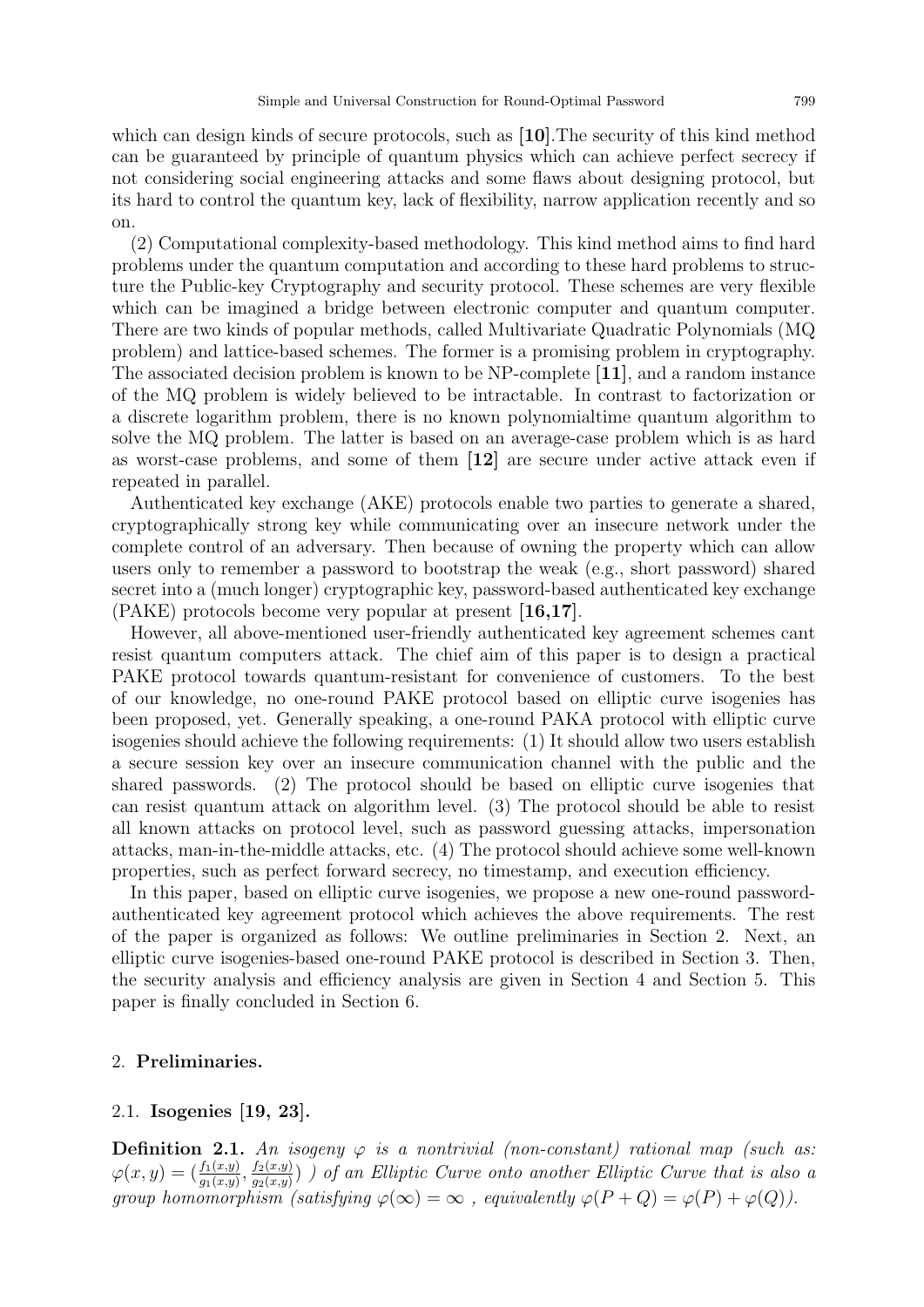The degree of an isogeny is its degree as an algebraic map. The endomorphism ring  $End(E)$  is the set of isogenies from  $E(F)$  to itself, together with the constant homomorphism. This set forms a ring under pointwise addition and composition. If  $\varphi : E \to E'$ is an isogeny, then  $\varphi$  is surjective. Meaning that for a point P' in E'( $\overline{K}$ ) there exists a point P in  $E(\bar{K})$  such that  $\varphi(P)$  is P'.

**Definition 2.2.** Let  $\varphi : E \to E'$  be an isogeny, and let  $r_1(x)$  be the x-coordinate map. If the derivative of the x-coordinate map  $r_1$  $\mathcal{L}_1(x)$  is not 0 then  $\varphi$  is separable.

**Definition 2.3.** An elliptic curve is called supersingular if  $E[p] = {\infty}$ , where  $p =$  $char(E)$ .

**Proposition 1**  $E/F_q, q = p^r$ . Let  $a = q + 1 - \#E(F_q) \to E$  is supersingular if and only if  $a \equiv 0 \pmod{p} \Leftrightarrow E(F_q) \equiv 1 \pmod{p}$ 

Two curves E and  $E'$  are isogenous over  $F_q$  if and only if  $\#E = \#E'$ .

# 2.2. Hard problems of elliptic curve isogenies-based[25, 22].

Arithmetic generation About any fixed choice of  $l_A^{\epsilon_A}$  and  $l_B^{\epsilon_B}$ , it is easy to found random values of f and  $p = l_A^{e_A} l_B^{e_B} \cdot f \pm 1$ , where p is prime. For elliptic curve isogeniesbased computation is also easy according to literatures.

#### Complexity Assumptions

Supersingular Isogeny (SSI) problem. Let  $\phi_A : E_0 \to E_A$  be an isogeny whose kernel is  $\langle [m_A]P_A + [n_A]Q_A \rangle$  where  $m_A$  and  $n_A$  are chosen at random from  $Z/\ell_A^{e_A}Z$  and not both divisible by  $\ell_A$ . Given  $E_A$  and the values  $\phi_A(P_B), \phi_A(Q_B)$ , , find a generator  $R_A$  of  $\langle [m_A]P_A + [n_A]Q_A \rangle$ . Given a generator  $R_A = [m_A]P_A + [n_A]Q_A$ , it's easy to solve for  $(m_A, n_A)$ , since  $E_0$  has smooth order and thus extended discrete logarithms are esay in  $E_0$ .

Supersingular Computational Diffie-Hellman (SSCDH) problem. Let  $\phi_A : E_0 \to E_A$  be an isogeny whose kernel is  $\langle [m_A]P_A + [n_A]Q_A \rangle$ , and Let  $\phi_B : E_0 \to E_B \phi_A : E_0 \to E_A$  $\langle [m_B]P_B + [n_B]Q_B \rangle$ , where  $m_A$  and  $n_A$  (respectively  $m_B$ ,  $n_B$ ) are chosen at random from  $Z/\ell_A^{\epsilon A}Z$  (respectively  $Z/\ell_B^{\epsilon B}Z$ ) and not both divisible by  $\ell_A$  (respectively  $\ell_B$ ) Given the curves  $E_A$ ,  $E_B$  and the points  $\phi_A(P_B), \phi_A(Q_B), \phi_B(P_A), \phi_B(Q_A),$  find the *j*-invariant of  $E_0/\langle[m_A]P_A + [n_A]Q_A, [m_B]P_B + [n_B]Q_B\rangle$ 

Supersingular Decision Diffie-Hellman (SSDDH) problem. Given a tupe sampled with probability 1/2 from one of the following two distributions:

 $(E_A, E_B, \phi_A(P_B), \phi_A(Q_B), \phi_B(P_A), \phi_B(Q_A), E_{AB})$ , where  $E_A$ ,  $E_B$ ,  $\phi_A(P_B)$ ,  $\phi_A(Q_B)$ ,  $\phi_B(P_A)$ ,  $\phi_B(Q_A)$ ,  $E_{AB}$  are as in the *SSCDH* problem and  $E_{AB} \cong E_0 / \langle [m_A]P_A + [n_A]Q_A$ ,  $[m_B]P_B + [n_B]Q_B\rangle$ ,

 $(E_A, E_B, \phi_A(P_B), \phi_A(Q_B), \phi_B(P_A), \phi_B(Q_A), E_C)$  , where  $E_A$  ,  $E_B$  ,  $\phi_A(P_B)$  ,  $\phi_A(Q_B)$  $\phi_B(P_A)$ ,  $\phi_B(Q_A)$  are as in the SSCDH problem and  $E_{AB} \cong E_0 / \langle [m'_A]P_A + [n'_A]Q_A$  $[m'_B]P_B+[n'_B]Q_B\rangle$ , where  $m'_A,n'_A$  (respectively  $m'_B,n'_B$ ) are chosen at random from  $Z/\ell_A^{\epsilon_A}Z$ (respectively  $Z/\ell_B^{\epsilon_B}Z$ ) and not both divisible by  $\ell_A$  (respectively  $\ell_B$ ), determine from which distribution the triple is sampled.

#### 3. The Proposed Isogenies-based Scheme.

3.1. Notations. The notation used hereafter is shown in Table 1.

# 3.2. One-Round Instance with Elliptic Curve Isogenies-based. (1) Instance set up

In this phase, any party can choose public information  $E_0$ ,  $(P_A, Q_A) = E_0[l_A^{e_A}], (P_B, Q_B)$  $= E_0[l_B^{e_B}]$ based on elliptic curve isogenies, a secure one-way quantum hash function  $H_Q$ against quantum attack. Additionally, Alice shares passwords PW with Bob; users Alice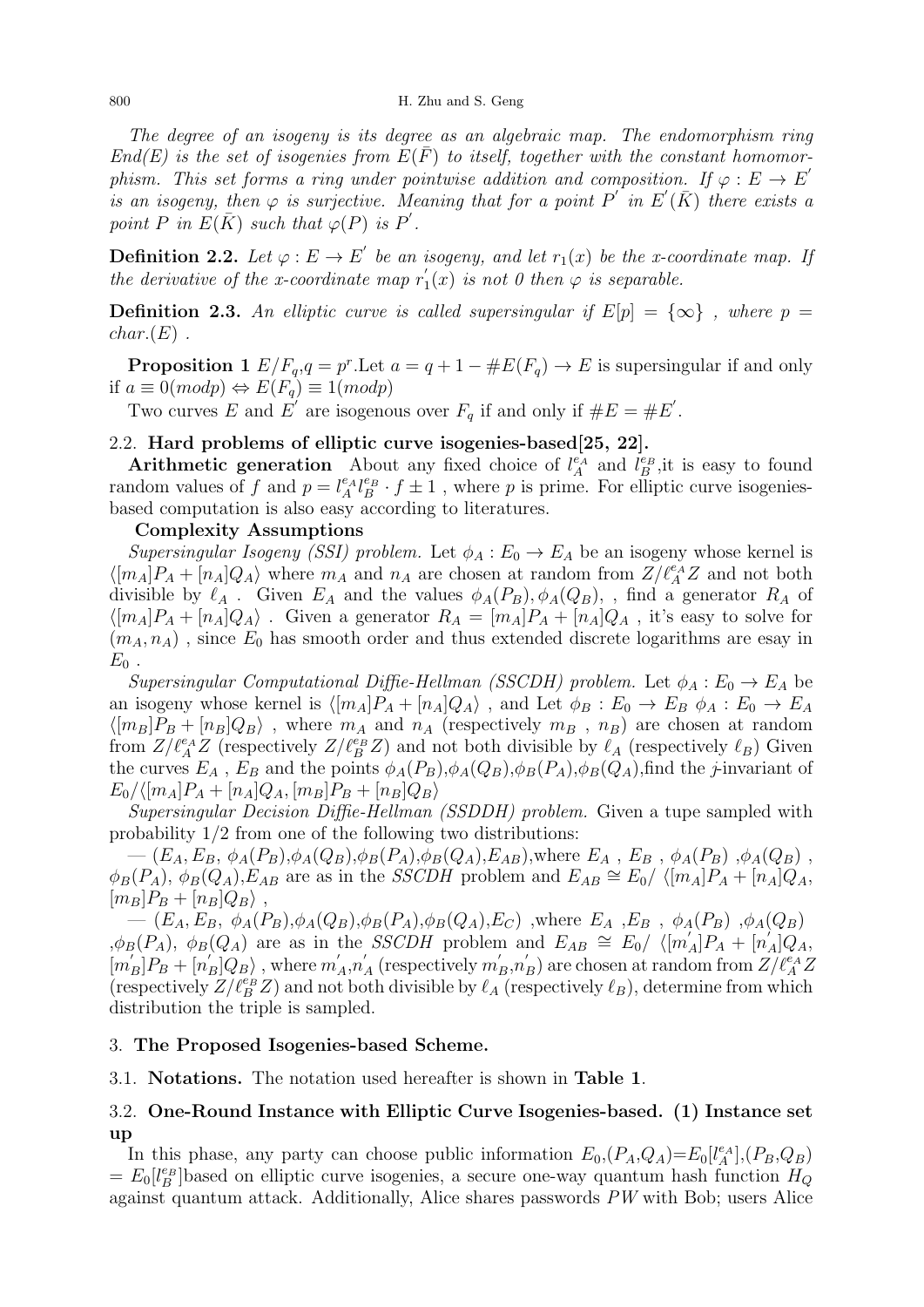| <b>Symbol</b>                 | <b>Definition</b>                                                           |  |  |  |  |
|-------------------------------|-----------------------------------------------------------------------------|--|--|--|--|
| $ID_A$ , $ID_B$               | Identity information of the Alice, Bob and Server                           |  |  |  |  |
|                               | Means that two adjacent messages are concatenated                           |  |  |  |  |
| $H_o$ [9]                     | a secure one-way quantum hash function which can resist quantum computing   |  |  |  |  |
| SK                            | Session Key                                                                 |  |  |  |  |
| $E_0, (P_A, Q_A), (P_B, Q_B)$ | Public information                                                          |  |  |  |  |
| $(m_A, n_A)$ $(m_B, n_B)$     | Temporary number of Alice and Bob chosen based on the bases                 |  |  |  |  |
| K                             | A field                                                                     |  |  |  |  |
| $\overline{K}$                | A fixed algebraic closure of $K$                                            |  |  |  |  |
| E                             | A fixed elliptic curve given by the Weierstrass model with coecients in $K$ |  |  |  |  |
| E(K), E(K)                    | The set of pairs $(x, y)$ satisfying the Weierstrass equation of E where    |  |  |  |  |
|                               | x and y are taken in $K$ or $K$ respectively                                |  |  |  |  |
| $\varphi$                     | An isogeny from $E$ to another elliptic curve $E'$                          |  |  |  |  |
| pw                            | Shared by Alice and Bob                                                     |  |  |  |  |
| $l_A, l_B$                    | Small primes                                                                |  |  |  |  |
| $f_1, f_2, f_3$               | Cofactors                                                                   |  |  |  |  |
| $e_{A}$ , $e_{B}$             | Positive integer                                                            |  |  |  |  |

and Bob choose their identities  $ID_A$  and  $ID_B$ , respectively. No Pre-distribution means that public/private key pair has no use for each party, and anyone can produce the public information, that is to say, any two parties only have shared password which make them to achieve the one round-optimal password authenticated key exchange based on the public and setting information. The kind of one-round instance can not only refrain from distributing the public/private key pair to each party, but is also robust to resist various attacks and achieves quantum-resistant.

#### (2) One-Round Instance

One-Round Exchange. The one-round instance used hereafter is shown in Fig.1.Alice chooses bases  $(P_A,Q_A)$  from the public information and selects a pair of random nonces  $(m_A, n_A) \in {}_R Z/l_A^{e_A} Z$  Based on the public information  $H_Q$ ,  $(P_B, Q_B)$ , Alice computes  $\phi_A$ :  $E_0/\langle [m_A]P_A + [n_A]Q_A\rangle, \phi_A' : E_0/\{\langle [m_A]P_A + [n_A]Q_A\rangle H_Q(ID_A || ID_B || pw)\}\,$ , $E_A : \phi_A(P_B),$  $\phi_A(Q_B)$ , where  $ker(\phi_A) = \langle [m_A]P_A + [n_A]Q_A \rangle$ . Finally Alice sends the message  $\{ID_A,$  $\phi_A(P_B), \phi_A(Q_B)$ }to Bob.

For Bob: Choose bases  $(P_B, Q_B)$  from the public information and select a pair of random nonces  $(m_B, n_B) \in {}_R\mathbb{Z}/l_B^{e_B}\mathbb{Z}$ Based on the public information $H_Q$ , $(P_A, Q_A)$ , Bob computes  $\phi_B:E_0/\langle [m_B]P_B+[n_B]\bar{Q}_B\rangle, \phi_B^{'}:E_0/\{\langle [m_B]P_B+[n_B]Q_B\rangle H_Q(ID_B || ID_B || pw)\}, E_B:$  $\phi_B(P_A), \phi_B(Q_A)$ , where  $ker(\phi_B) = \langle [m_B]P_B + [n_B]Q_B \rangle$ . Finally Bob sends the message  $\{ID_A, \phi_A(P_B), \phi_A(Q_B)\}\$ to Alice.

Local Computation and Get the Session Key. First of all, because  $E_{AB}$  or  $E_{BA}$ has the same j-invariant, Alice and Bob can compute the same j-invariant based on  $E_{AB}$ or  $E_{BA}$  by executing the proposed scheme.

For Bob: After receiving the message  $\{ID_A, \phi'_A\phi_A(P_B), \phi_A(Q_B)\}$ from Alice, Bob will authenticate Alice and then compute the session key: Bob will compute  $H_Q(ID_A||ID_B||pw)$ using the shared password PW with Alice, and then Bob can recover the information  $\phi_B : E_0 / \langle [m_B]P_B + [n_B]Q_B \rangle$  (  $\phi_B = \phi'_B \times H_Q(ID_A || ID_B || pw)$  ). Next based on  $\phi_B$  Bob computes the information  $\phi_{AB}$ :  $\langle [m_B]\phi_A(P_B) + [n_B]\phi_A(Q_B)\rangle$  and  $E_{AB} = \phi_{BA}(\phi_A(E_0)) =$  $\phi_{AB}(\phi_B(E_0))$ . Bob computes  $K_{AB} = j(E_{BA})$  and finally the session key  $SK_{AB} = j(E_{BA})$  $H_Q(j(E_{BA}))$ . Because  $\phi_A(P_B), \phi_A(Q_B)$  are two values and  $\phi'_B$  is kernel of another elliptic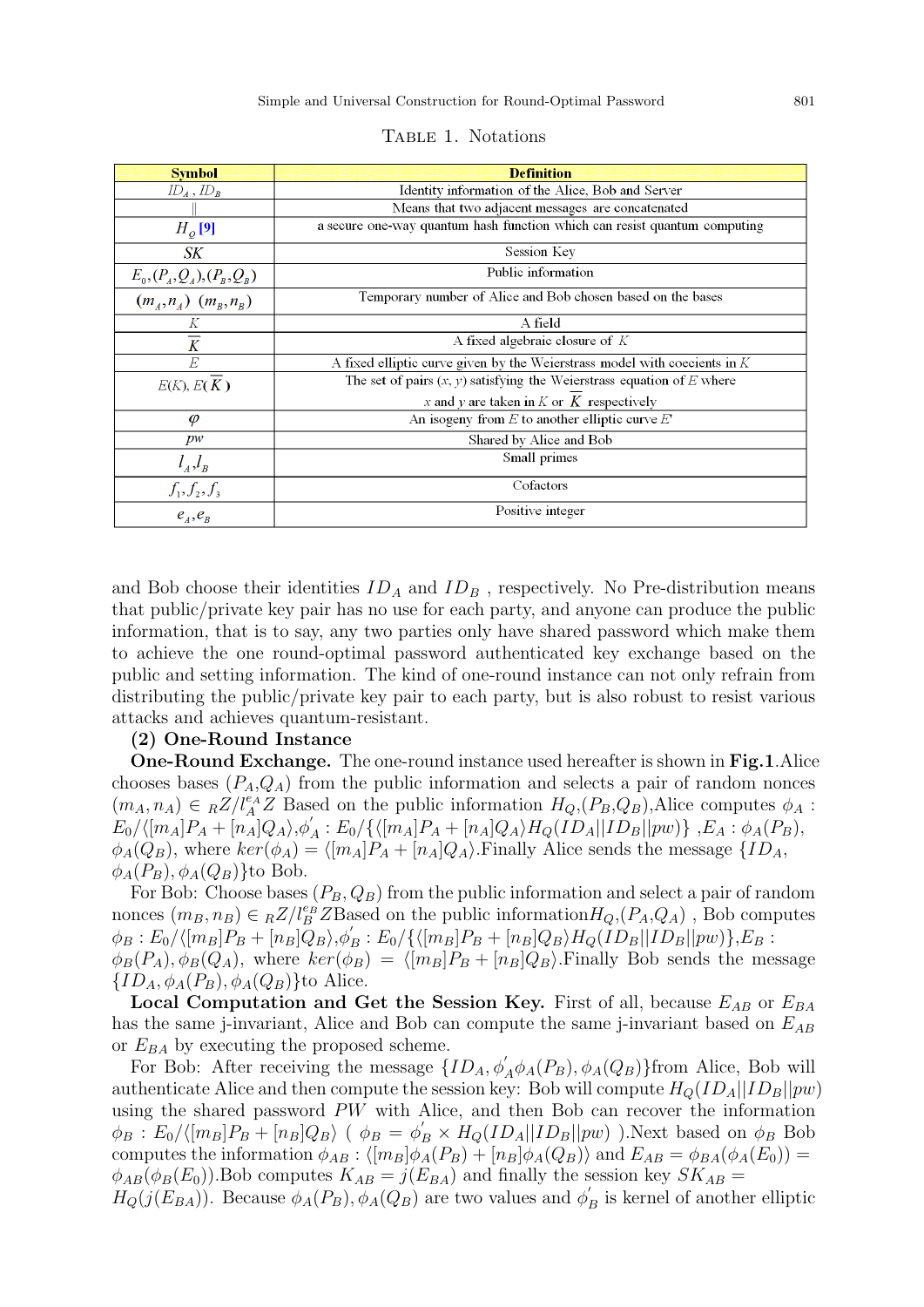

FIGURE 1. Authentication and key agreement phase.

curve, only known the information  $\phi_A(P_B), \phi_A(Q_B), \phi'_B$  is hard to recover  $\phi'_B$  and  $E_B$ . Consequences of above-mentioned, an attacker cant get  $\phi'_B$  and  $E_B$  and  $E_{AB}$ , and then cant get the SK.

For Alice: Do the same way to get the  $SK_{AB} = H_Q(j(E_{AB}))$ . Alice and Bob can use the  $SK$  to encrypt any message for confirming opposite side has the  $SK$ . An example is shown in Table 2.

4. Security Consideration. Assume there are three secure components, including the three problems SSI, SSCDH and SSDDH cannot be solved in polynomial-time by quantum computers, a secure one-way quantum hash function and a secure symmetric encryption which both can resist quantum computers attack. We also prove that our proposed scheme achieves the security and efficiency goals. The analysis of our Quantum resistant scheme will be illustrated in Appendix A, and the provable security of our scheme will be illustrated in textbf Appendix B.

5. Efficiency Analysis. After all, our proposed protocol is the first practical one-round scheme which is based on elliptic curve isogenies towards quantum-resistant. To the best of our knowledge, no elliptic curve isogenies-based practical one-round passwordauthenticated key exchange protocol without using a timestamp has been proposed, so there is no literatures to contrast and we sum up our proposed protocol as show in Table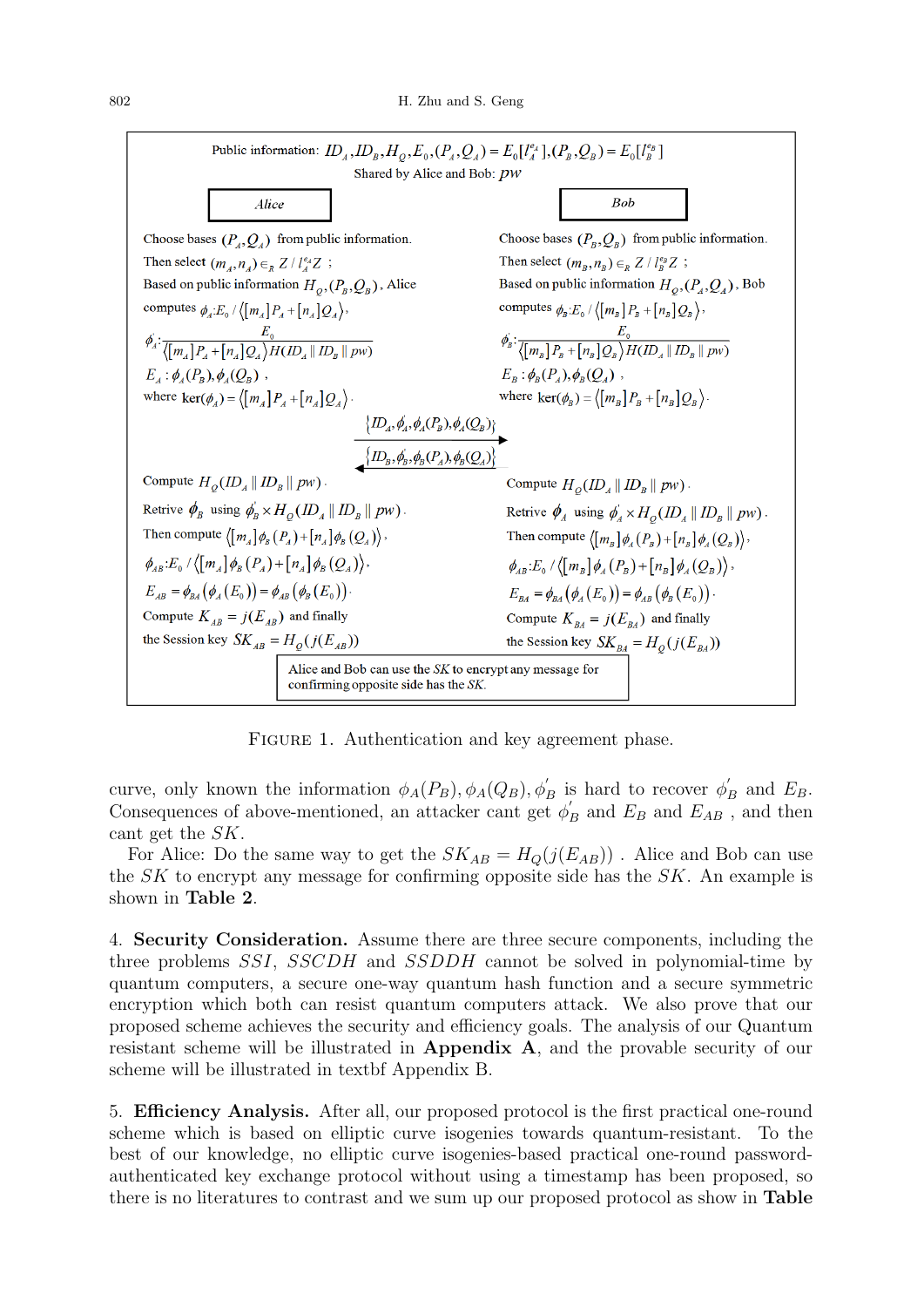|  | TABLE 2. An example with values from the view of Alice |  |  |  |  |  |  |  |  |  |
|--|--------------------------------------------------------|--|--|--|--|--|--|--|--|--|
|--|--------------------------------------------------------|--|--|--|--|--|--|--|--|--|

| <b>Action</b>                                                                                                    | <b>Example</b>                                                                                             |  |  |
|------------------------------------------------------------------------------------------------------------------|------------------------------------------------------------------------------------------------------------|--|--|
|                                                                                                                  | $E_0$ : $y^2 = x^3 + x$ , $l_A = 2$ , $l_B = 3$ , $e_A = 63$ , $e_B = 41$ , $f = 11$ .                     |  |  |
| <i>Initialization</i>                                                                                            | $P_4 = (2374093068336250774107936421407893885897i + 2524646701852396349308425328218203569693,$             |  |  |
|                                                                                                                  | 1944869260414574206229153243510104781725i + 1309099413211767078055232768460483417201)                      |  |  |
|                                                                                                                  | $P_B = (1556716033657530876728525059284431761206i + 1747407329595165241335131647929866065215,$             |  |  |
|                                                                                                                  | 3456956202852028835529419995475915388483i + 1975912874247458572654720717155755005566)                      |  |  |
|                                                                                                                  | Step1: Alice prepares for temporary authenticated information with password                                |  |  |
| nonces                                                                                                           | $m_A$ = 2575042839726612324; $n_A$ = 8801426132580632841;                                                  |  |  |
| $\phi_{A}$                                                                                                       | $E_0 / \langle [m_A] P_A + [n_A] Q_A \rangle$                                                              |  |  |
| Values of $\phi_A(P_B)$                                                                                          | $\phi_{A}(P_{n}) = (1216243037955078292900974859441066026976i + 1666291136804738684832637187674330905572,$ |  |  |
| $\phi_{\mu}(Q_{R})$                                                                                              | 3132921609453998361853372941893500107923i + 28231649385735494856198000346168552366)                        |  |  |
|                                                                                                                  | $\phi_{A}(Q_{B}) = (2039728694420930519155732965018291910660i + 2422092614322988112492931615528155727388,$ |  |  |
|                                                                                                                  | 1688115812694355145549889238510457034272i + 1379185984608240638912948890349738467536)                      |  |  |
| $\phi_{A}^{'}$                                                                                                   |                                                                                                            |  |  |
|                                                                                                                  | $\sqrt{\left[m_A\right]P_A + \left[n_A\right]Q_A\right)H_O(D_A \parallel ID_B \parallel pw)}$              |  |  |
| Step2: Received form Bob's temporary authenticated information with password, Alice computes session key locally |                                                                                                            |  |  |
| Retrive $\phi_{B}$                                                                                               | $\phi_{B} \times H_{O}(ID_{A}    ID_{B}    pw)$                                                            |  |  |
| Get $E_R$                                                                                                        | $E_p$ : $y^2 = x^3 + ax + b$ , where                                                                       |  |  |
|                                                                                                                  | $a = 2574722398094022968578313861884608943122i + 464507557149559062184174132571647427722$                  |  |  |
|                                                                                                                  | $b = 2863478907513088792144998311229772886197i + 1767078036714109405796777065089868386753$                 |  |  |
| Get $E_{AB}$                                                                                                     | $\phi_{AB}$ : $E_0 / \langle [m_A] \phi_B(P_A) + [n_A] \phi_B(Q_A) \rangle$                                |  |  |
| $j(E_{AB})$                                                                                                      | $j(E_{AB})$ = 1437145494362655119168482808702111413744i +                                                  |  |  |
|                                                                                                                  | 833498096778386452951722285310592056351                                                                    |  |  |
| Compute SK                                                                                                       | $SK_{AB} = H_o(j(E_{AB}))$ with any deterministic algorithm                                                |  |  |

3 (Efficiency). Our protocol is reasonably efficient. The efficiency is measured by the following two aspects which are communication cost and computation cost.

Table 3. Efficiency comparison of one-round authentication and key exchange

|                                                                                                                  | User $U$ | User $U$ | Total       | Round |  |
|------------------------------------------------------------------------------------------------------------------|----------|----------|-------------|-------|--|
| Jonathan et al. DDH-based Scheme [5] (2013)                                                                      | $8E+5M$  | $8E+5M$  | $16E + 10M$ |       |  |
| Jonathan et al. DL-based Scheme [5] (2013)                                                                       | $14E+7M$ | $14E+7M$ | $28E + 14M$ |       |  |
| Our Scheme                                                                                                       | $T+2H_o$ | $T+2H_o$ | $2T+4H_o$   |       |  |
| T-Elliptic curve isogenies; E-modular exponentiation; D-a symmetric encryption/decryption; $H_0$ -a one-way hash |          |          |             |       |  |
| function; $M$ -a scalar multiplication                                                                           |          |          |             |       |  |

6. Conclusions. The paper put forward a new framework to improve the efficiency about the problems of password authenticated key exchange. In the new framework, we give one round-optimal instance: based on elliptic curve isogenies which can resist quantum attack and without pre-distribution for each party, that is to say, no pre-distribute public/private key pair to each party, any two parties only have shared password can make them to achieve the one round-optimal password authenticated key exchange based on the public and setting information. On the basis of assuming all secrets can be stored securely and the password has already been assigned, our proposed scheme has satisfactory security, efficiency and functionality. Next, we will extend the proposed protocols in three aspects: (1) From the strength of the security level, we will bring in the smart card or biometric. (2) From the view of functionality, we will research the fairness or entanglement and so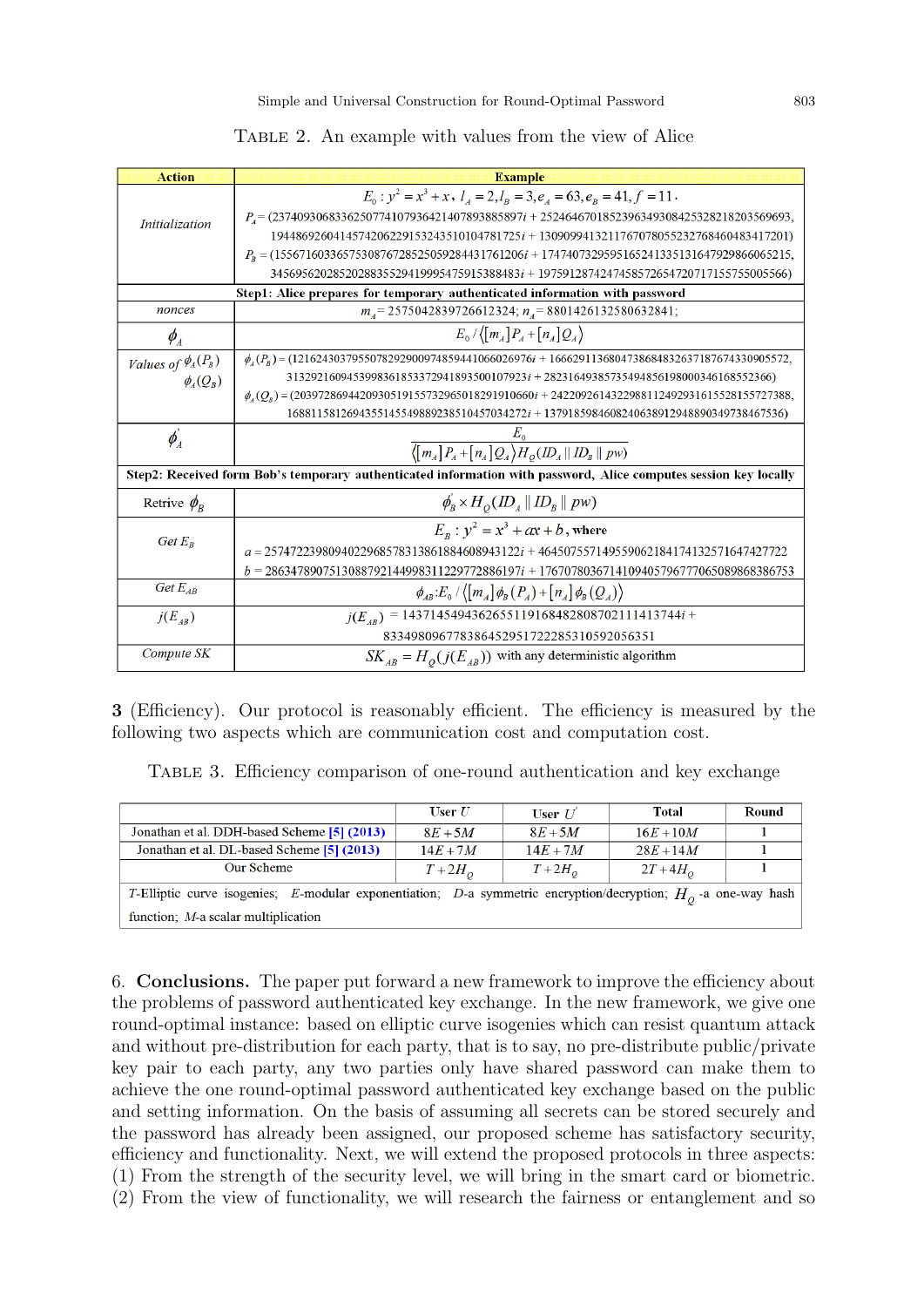on. (3) From the perspective of complex, diversified algorithms, especially for quantum security, are our interests. Acknowledgement. This work is supported by the Liaoning Provincial Natural Science Foundation of China (Grant No. 201602680).

#### REFERENCES

- [1] P. W. Shor, Polynomial-time algorithms for prime factorization and discrete logarithms on a quantum computer, SIAM J Comput, vol. 6, pp. 14841509, 1997.
- [2] L. K. Grover, A fast quantum mechanical algorithm for database search,[c]. Proc. 28th Annual ACM symposium on theory of computing(STOC), New York, ACM, pp. 212-219, 1996.
- [3] W. Chen, Z. F. Han, X. F. Mo , et al., Active phase compensation of quantum key distribution system, J. Chinese Sci Bull, vol. 53, pp. 1310-1314, 2008.
- S. Wiesner, Conjugate coding J. ACM Sigact News , vol. 15, no. 1, pp. 7888, 1983.
- [5] C. C. Lai, H. C. Huang and C. C. Tsai, Jonathan Katz, Vinod Vaikuntanathan. Round-Optimal Password-Based Authenticated Key Exchange.J. Cryptol., vol. 26, pp. 714743, 2013.
- [6] Bennett, C.H., Brassard, G.: Quantum cryptography, public-key distribution and coin tossing. In, Proceedings IEEE International Conference on Computers, Systems, and Signal Processing, Bangalore, pp. 175179. IEEE, New York 1984.
- [7] W.K. Wootters and W.H. Zurek, A Single Quantum Cannot Be Cloned, Nature, vol. 299, pp. 802- 803, 1992.
- [8] R. H. Shi, H.ng Zhong, Multiparty quantum secret sharing with the pure entangled two-photon states. Quantum Inf Process , vol. 11, pp. 161-169, 2012. DOI 10.1007/s11128-011-0239-9.
- [9] D.Li, J. Zhang, F. Z. Guo, et al., Discrete-time interacting quantum walks and quantum hash schemes. Quantum Inf Process , vol. 12, pp.1501 1513, 2013.
- [10] S. Bose, V. Vedral, P.L. Knight, A multiparticle generalization of entanglement swapping, J. Phys. Rev. , vol. A 57, pp. 822 1998.
- [11] J. Patarin, L. Goubin, Trapdoor One-Way Permutations and Multivariate Polynominals. In, Han, Y., Okamoto, T., Qing, S. (eds.) ICICS 1997. LNCS, vol. 1334, pp. 356368. Springer, Heidelberg (1997)
- [12] V. Lyubashevsky, Fiat-Shamir with Aborts, Applications to Lattice and Factoring-Based Signatures. In, Matsui, M. (ed.) ASIACRYPT 2009. LNCS, vol. 5912, pp. 598616., Springer, Heidelberg (2009).
- [13] A. Childs, D. Jao, and V. Soukharev, Constructing elliptic curve isogenies in quantum subexponential time, 2010. http://arxiv.org/abs/1012.4019/.
- [14] O. Billet , Robshaw, T. Peyrin, On building hash functions from multivariate quadratic equations. In, Proceedings of ACISP 2007, LNCS, vol. 4586, Berlin, Springer-Verlag, 2007, pp. 82-95.
- [15] Ran Canetti and Hugo Krawczyk. Analysis of key-exchange protocols and their use for building secure channels. In Birgit Ptzmann, editor, EUROCRYPT, volume 2045 of Lecture Notes in Computer Science, pp. 453-474. Springer, 2001.
- [16] T. H. liu, Q. Wang, H. F. Zhu, A Multi-function Password Mutual Authentication Key Agreement Scheme with privacy preserving, Journal of information hiding and multimedia signal processing. vol. 5, no. 2, 2014.
- [17] Ho. Wang, H. Zhang, J. X. Li and X. Chen , A(3,3) visual cryptography scheme for authentication. Journal of Shenyang Normal University (Natural Science Edition), vol. 31, no. 101(03), pp. 397-400, 2013.
- [18] G. Jacob, A. Murugan, DNA based Cryptography, An Overview and Analysis. Int. J. Emerg. Sci., no. 3, no. 1, pp. 36-42, March 2013.
- [19] J. H. Silverman, The arithmetic of elliptic curves, vol. 106 of Graduate Texts in Mathematics. SpringerVerlag, New York, 1992. Corrected reprint of the 1986 original.
- [20] Anton Stolbunov. Constructing public-key cryptographic schemes based on class group action on a set of isogenous elliptic curves, J. Adv. Math. Commun., vol. 4, no. 2, pp. 215-235, 2010.
- [21] D. Steven Galbraith and A. Stolbunov, Improved algorithm for the isogeny problem for ordinary elliptic curves, 2011. http://arxiv.org/abs/1105.6331/.
- [22] E. Teske, The pohlig-hellman method generalized for group structure computation, Journal of Symbolic Computation, vol.27, no. 6, pp. 521-534, 1999.
- [23] D. Steven Galbraith, Constructing isogenies between elliptic curves over finite fields, LMS J. Comput. Math., vol. 2, pp. 118-138 , 1999.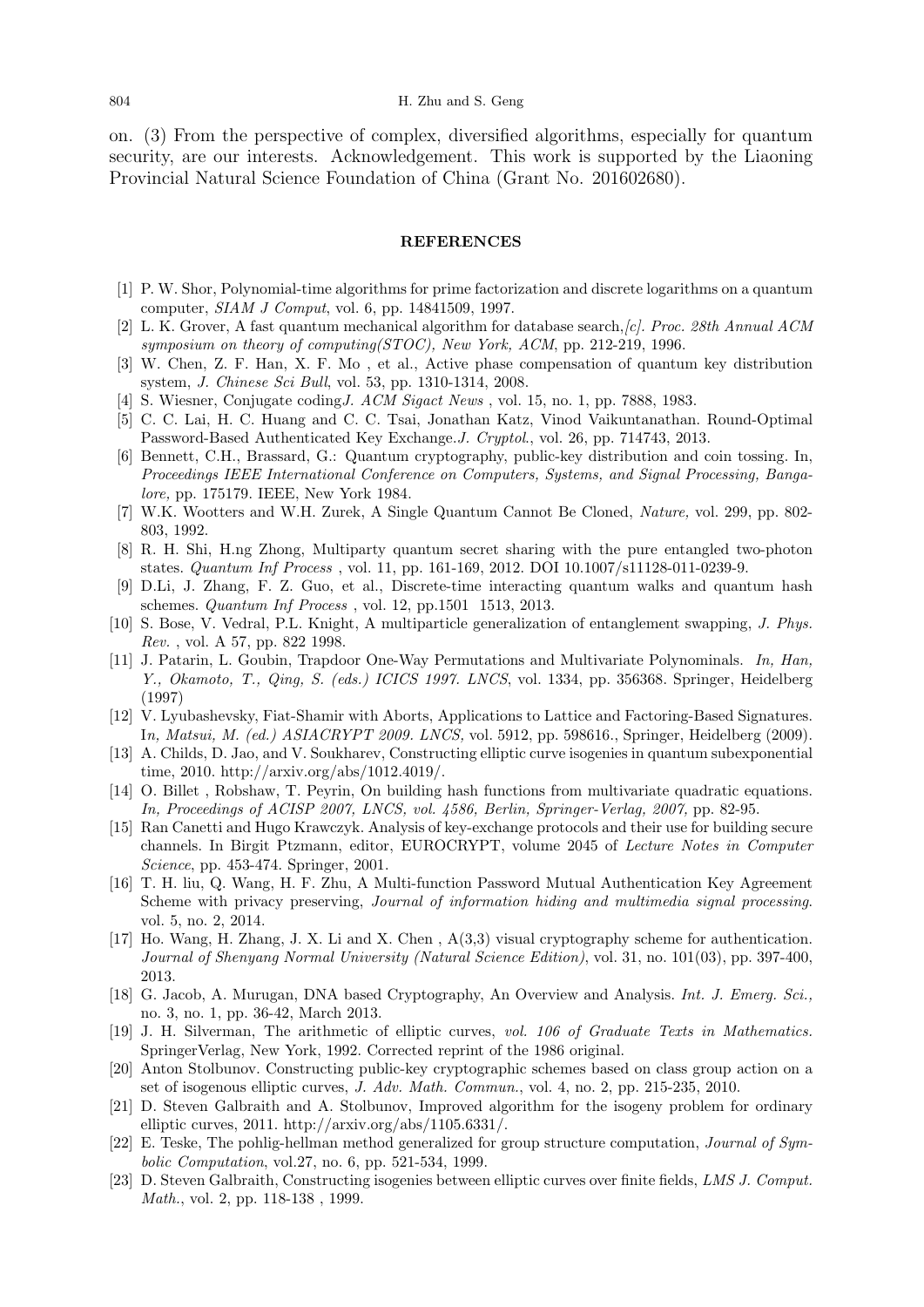- [24] S. D. Galbraith, Florian Hess, and Nigel P. Smart, Extending the GHS Weil descent attack. In Advances in cryptology-EUROCRYPT 2002 (Amsterdam), volume 2332 of Lecture Notes in Comput. Sci., pp. 29-44. Springer, Berlin, 2002.
- [25] D. Jao and L. De Feo, Towards Quantum-Resistant Cryptosystems from Supersingular Elliptic Curve Isogenies, Post-Quantum Cryptography Lecture Notes in Computer Science, vol. 7071/2011, pp. 19- 34, 2011.

#### Appendix A. The analysis of our Quantum resistant scheme

definition A.It encompasses all the ways in which can resist quantum computer attack, including quantum cryptography [8], DNA cryptography [18] and resistance to quantum algorithms [25], and we called them Post-Quantum Cryptography or Quantum Resistant Cryptography

Theorem A.The proposed protocol can resist quantum computer attack.

Proof.Our proposed protocol is composed of three parts, elliptic curve isogenies in Public Key Cryptosystem, a secure one-way hash function and a pair of secure symmetric encryption/decryption which all can resist quantum computer attack. (a) Elliptic curve isogenies algorithm.The Shor algorithm [1] is the greatest threat which can attack most public key Cryptosystem, such as RSA, Diffie-Hellman, ELGamal and ECC. Theory indicates that 256 bits elliptic curve cryptography can be decoded by 1024 bits quantum computer, and 1024 bits RSA cryptography can be cracked by 2048 bits quantum computer easily. However, our protocol adopts elliptic curve isogenies in public key Cryptosystem which can resist quantum computers, even for quantum computers attack that still requires fully exponential time [21]. Recently, Stolbunov [20] proposed a Diffie-Hellman type system based on the difficulty of computing isogenies between ordinary elliptic curves, with the stated aim of obtaining quantum-resistant cryptographic protocols. The fastest known (classical) probabilistic algorithm for solving this problem is the algorithm of Galbraith and Stolbunov [21], based on the algorithm of Galbraith, Hess, and Smart [24]. This algorithm is exponential, with a worst-case running time of  $(O\sqrt[4]{x})$ . However, on a quantum computer, recent work of Childs et al. [13] has shown that the private keys in Stolbunov's system can be recovered in subexponential time. Moreover, even if we only consider classical attacks in assessing security levels, Stolbunov's scheme requires 229 seconds (even with pre-computation) to perform a single key exchange operation at the 128-bit security level on a desktop PC [20].(b) A pair of secure symmetric algorithm.Anyway, Grover algorithm [2] is the general method which can reduce the key length to half for symmetric cryptography. So we can double the key length and adopt a secure symmetric algorithm that is enough. $(c)$  A secure one-way hash function. Until now many multivariate hash functions can resist quantum computers attack, such as [14] and so on.

## Appendix B. The provable security of our scheme

We recall the definition of session-key security in the authenticated-links adversarial model of Canetti and Krawczyk [15]. The basic descriptions are shown in Table 4.

We allow the adversary access to the queries SessionStateReveal, SessionKeyReveal,and Corrupt.

(1)SessionStateReveal(s): This query allows the adversary to obtain the contents of the session state, including any secret information. s means no further output.

 $(2)$ SessionKeyReveal(s): This query enables the adversary to obtain the session key for the specified session s, so long as s holds a session key.

 $(3)$ **Corrupt(Pi)**: This query allows the adversary to take over the party  $P_i$  including long-lived keys and any session-specific information in  $P_i$  's memory. A corrupted party produces no further output.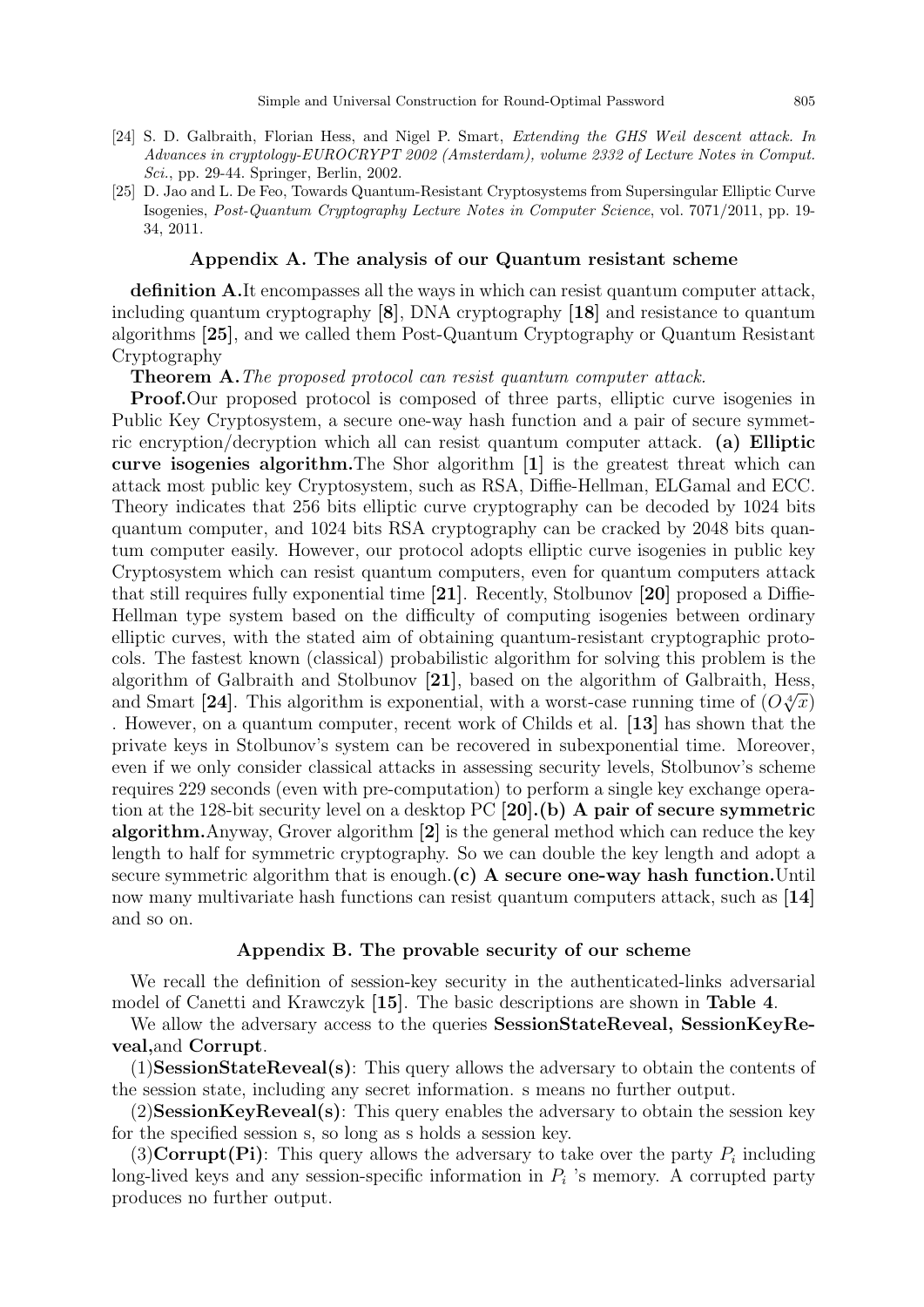| <b>Symbol</b> <sup>®</sup> | <b>Definition</b>                                                                         |
|----------------------------|-------------------------------------------------------------------------------------------|
| parties $P_1,  P_{n+1}$    | Modeled by probabilistic Turing machines. $\phi$                                          |
| Adversary $\Lambda$        | A probabilistic Turing machine which controls all communication, with the exception that  |
|                            | the adversary cannot inject or modify messages (except for messages from corrupted        |
|                            | parties or sessions), and any message may be delivered at most once.                      |
| <b>Send</b> query $\phi$   | The adversary can control over Parties' outgoing messages via the Send query. Parties can |
|                            | be activated by the adversary launching Send queries. $\phi$                              |
| Two sessions               |                                                                                           |
| $matching \rightarrow$     | If the outgoing messages of one are the incoming messages of the other $\phi$             |

## Table 4. Descriptions the model of Canetti and Krawczyk

(3)Test(s): This query allows the adversary to be issued at any stage to a completed, fresh, unexpired session s. A bit b is then picked randomly. If  $b = 0$ , the test oracle reveals the session key, and if  $b = 1$ , it generates a random value in the key space. The adversary  $\Lambda$  can then continue to issue queries as desired, with the exception that it cannot expose the test session. At any point, the adversary can try to guess b. Let  $GoodGuess^{\Lambda}(k)$  be the event that the adversary  $\Lambda$  correctly guesses b, and we define the advantage of adversary  $\Lambda$ as  $Advantage^{\Lambda}(k) = max\{0, |Pr[GoodGuess^{\Lambda}(k)] - \frac{1}{2}\}$  $\frac{1}{2}$ |}, where k is a security parameter. A session s is locally exposed with : if the adversary has issued SessionStateRe-

veal(s), SessionKeyReveal(s), Corrupt(Pi) before s is expired.

Definition B.1. A key exchange protocol  $\Pi$  in security parameter k is said to be session-key secure in the adversarial model of Canetti and Krawczyk if for any polynomialtime adversary  $\Lambda$ ,

# Algorithm 1 SSDDH distinguisher

**Input:**  $E_4, E_8, \phi_4(P_{\rm B}), \phi_4(Q_{\rm B}), \phi_{\rm B}(P_4), \phi_{\rm B}(Q_4), E$ 

 $1: r \leftarrow R$  {1,..., k}, where k is an upper bound on the number of sessions activated by  $\Lambda$  in any interaction.

2: Invoke  $\Lambda$  and simulate the protocol to  $\Lambda$ , except for the  $r-th$  activated protocol session.

3: For the  $r-th$  session, let Alice send  $A,i, E_A, \phi_A(P_B), \phi_A(Q_B)$  to Bob, and let Bob send  $B, i, E_B, \phi_B(P_A), \phi_B(Q_A)$  to Alice, where i is the session identifier. Both Alice and Bob can compute  $E_{AB} = E_0 / \langle [m_A] P_A + [n_A] Q_A, [m_B] P_B + [n_B] Q_B \rangle$  locally, and then use the common *j*-invariant of above equation to form a secret shared key which encrypt authenticated information.

4: if the  $r-th$  session is chosen by  $\Lambda$  as the test session then

5: Provide  $\Lambda$  as the answer to the test query.

6:  $d \leftarrow \Lambda$ 's output. 7:else

 $8: d \leftarrow R$  {0,1}. 9:end if Output:  $d$ 

(1) If two uncorrupted parties have completed matching sessions, these sessions produce the same key as output;

(2)  $Advantage^{\Lambda}(k)$  is negligible.